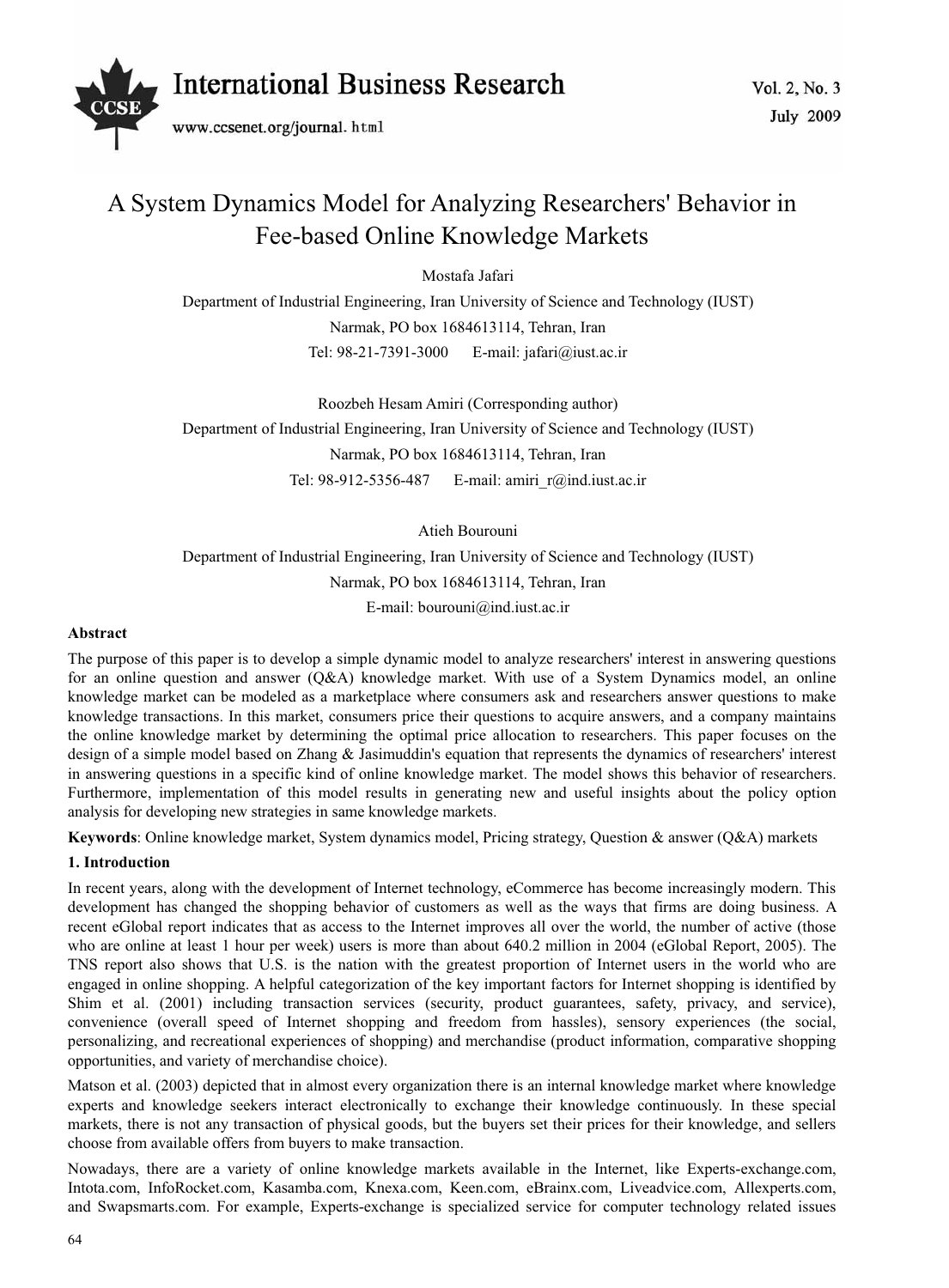such as software programming, device troubleshooting, and etc.

Among these markets, Google Answers (GA) is a fee-based information market where experts sell their expertise to askers for a price quoted by the askers. It is one kind of knowledge market or a kind of question-and-answer service (Roush 2006). At GA, customers post their questions and set a price between \$2 and \$200 for that question. Free sharing of information in the form of comments takes place alongside the information trades by other registered users. Secondly, researchers which are hired by Google browse all the posted questions and choose whether or not to answer the questions based on their own judgments. A question can only be answered by one researcher and once the answer is complete, 75% of the price for the question belongs to the researcher, and the other 25% will remain to Google as its maintenance fee.

This paper presents a simple system dynamics model to depict and analyze the dynamics of researchers' behavior in this kind of knowledge market. The rest of the paper is sets out as follows. The next section considers the previous literature on knowledge markets and system dynamics methodology. Following that, are explanations about the model. Finally, the results are depicted and one scenario is analyzed.

## **2. Knowledge Markets**

Just like any other market, knowledge market is a market in which some transactions are being made with this difference that goods are intangible. There is buyer and seller as the same as tangible goods market, where they can get the satisfied price by bargaining back and forth, and where there is an intermediary who can promote trading (Moodysson & Jonsson, 2007; Winter, 2003). Knowledge market is defined as "an environment where buyers and sellers can trade their know-how within defined pricing and trading rules" (Desouza, et al., 2005). Because both buyers and sellers in knowledge market believe they can get some forms of benefit, some trading exists in knowledge markets (Merx et al., 2005). Despite the fact that there is not cash flowing in trading, there is price system in the market. It is the effective operation of knowledge market, which brings the knowledge flowing inside the knowledge net and realizes the sharing of knowledge (Huggins et al., 2008).

Davenport and Prusak (1998) introduced the concept of internal knowledge market within organizations, and they propose to employ the necessary information technology support as well as the crucial encouragements to build an effective internal knowledge market for knowledge transfer in organization.

After the early idea of knowledge market within organizations, Ba (2001) express that knowledge components can be optimally traded with a Grove-Clarke-like mechanism within different bundles in an internal organization market so that a firm can optimally choose the knowledge bundles for investment. Following that, Desouza et al. (2005) develop a mathematical analytics to show the feasibility of the market mechanism for knowledge management in organizations. Bakos (1997) discusses an online marketplace as a special type of electronic marketplace and proposes that electronic marketplaces reduce inefficiencies by lowering buyers' cost to obtain information about sellers' prices and product offerings.

Several studies (Edelman, 2004; Zhang & Jasimuddin, 2008; Kenney et al., 2003; Chen et al., 2008; Rafaeli et al., 2005) have recently attempted to study the impact and implications of an online knowledge market from the inspirations of Google Answers. However, these studies have not investigated the working mechanism behind an online knowledge market, which is, the pricing strategies of consumers and Google who maintains the online knowledge market.

Zhang & Jasimuddin (2008) suggest a mathematical and non-dynamic model for investigating the working mechanism behind an online knowledge market, that is, the pricing strategies of consumers and the firm who maintains the online knowledge market.

#### **3. System Dynamics**

The idea of System Dynamics (SD) was first introduced by J. W. Forrester (1961) in the 1960s at the Massachusetts Institute of Technology (MIT). SD was one of the very first responses to the insufficiency of Operation Research (OR) and other management science methodologies for solving complex problems with large number of variables, nonlinearity and human intervention. Based on former models and tools used by control engineers to analyze the stability of mechanical and electrical control systems (Tustin, 1953), he developed a set of tools and a powerful method for modeling and analyzing complicated problem situations. SD is mainly built upon traditional management of social system, cybernetics and computer simulation.

SD combines human mind and the power of computer in order to learn about dynamic complexity, limited information of problem situation, confounding variables and ambiguity, bounded rationality, flawed cognitive maps, wrong inferences about dynamics, and judgmental mistakes. In SD viewpoint, the behavior of a system is basically caused by its structure and policies. Thus, the structure of an organization is best represented with underlying flows of different resources as well as a variety of feedback loops and delays.

A SD model is normally consists of "causal-loop diagram (CLD)" and "flow diagram". The casual relationship shows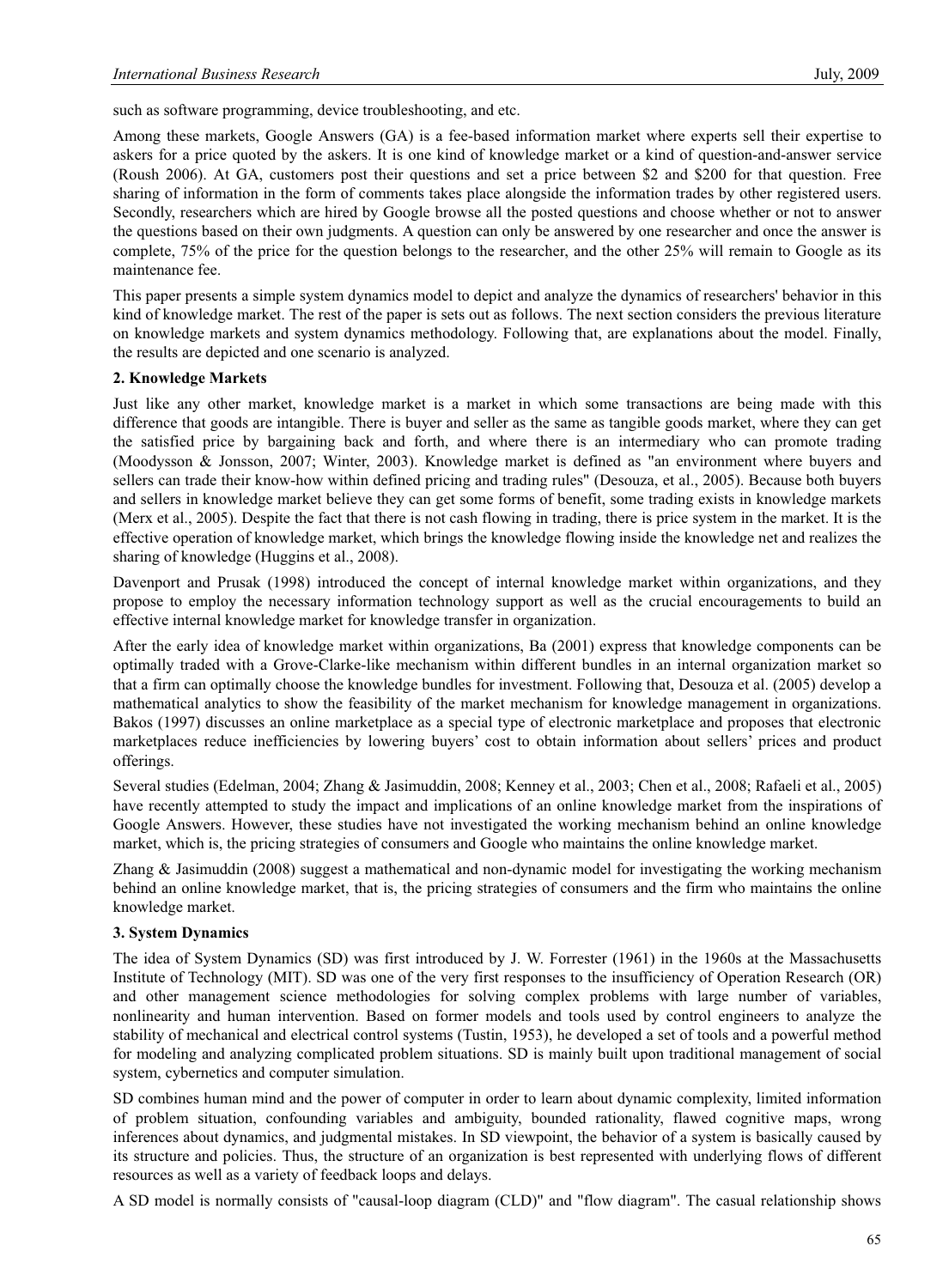that one element is affecting another one. A CLD is used to model this king of causality relationships. CLD requires additional positive (+) and negative (-) polarity to show the feedback structure of the related elements. For example, as shown in Figure 1 if the "number of employees calling sick" increases then the "number of employees available to work" would decrease. On the other hand, if the "number of employees calling sick" decreases then the "number of employees available to work" would definitely increase.

In Figure 1, the positive polarity is shown. We can also have a negative causal relationship as depicted in Figure 2. In this example, we consider that if the "number of employees available to work" increases then "Productivity" would increase. And also if the "number of employees available to work" decreases then "Productivity" would decrease too.

Another important diagram which SD uses to show the behavior of system is the "Stock-flow Diagram (SFD)". SFD shows the two variables which are required for simulating all elements inside a system, "level" and "rate". The level refers to a given factor within a specific time period, e.g. inventory level on March 2008 and so on. But, the rate reflects the extent of behavior of a system, such as hourly production amount, and monthly sales turnover.

#### **4. System Dynamics Model of Online Knowledge Market**

This section outlines a dynamic model which is build based on the previous analytical model by Zhang & Jasimuddin (2008) and shows some initial results for further analysis. In this model, because customers do not know before setting the prices, who will ultimately answer their questions, they may always price their questions as suggested by the guidelines of Google Answers which is as follows: "The more research required to find an answer, the higher the price you should set for your question... Setting a price too low to compensate for the time required may result in your question not receiving an answer. The more you are prepared to pay, the more likely your question is to get answered quickly." This guideline can represented a simple causal structure which is depicted in Figure 3.

Figure 3 shows that a question with more research required should be placed with a higher price, or in other words, an increase (decrease) in a question's required research causes an increase (decrease) in the price of that question. Along with this fact, an increase in price would also cause an increase in the chance of getting answers quickly.

When a question is posted on the knowledge market, all the researchers will have the same chance to answer it. On the other hand, a more difficult question requires a researcher to have a higher knowledge level or apply more attempts to answer it. A question *m* has its type  $q_m$  of difficulty which is distributed with the probability function  $H(q_m)$  between 0 and 1. As proposed by Zhang & Jasimuddin (2008), a researcher tries to maximize his(her) total surplus by determining whether or not to answer the questions he(she) observes on the market. For a specific question *m* priced at  $p$ , if he(she) answers it, a researcher will get a net payoff (total payoff) as

$$
\pi_r = \alpha p - \theta(p, k_i).q_m \tag{1}
$$

Where  $\alpha$  is the proportion of price which is allocated to researchers for answering each question with price p and  $\theta(p, k_i)$  is the disutility a researcher with knowledge level  $k_i$  will encounter by answering this question, including the effort cost and the risk of getting a bad assessment. Figure 4 depicts the causal structure of researchers' behavior.

Based on Equation 1 and its description, Figure 4 shows the causal structure of researchers' behavior and also demonstrates the influences over the total payoff. As depicted, a researcher with more knowledge would have more disutility to answer a question, and thus he(she) should have less total payoff for choosing the posted question. On the other hand, the price of a posted question has two direct and indirect influences upon total payoff. The indirect influence is when a customer sets a higher price for her(his) question, thus a researcher with a determined level of knowledge would have a more disutility to answer that question. Also the direct influence is when a question has a higher price, researcher would have more total payoff about that question because they are going to be paid more. The other two causes are the proportion which goes to the researcher and question's complexity level. When researcher's proportion is higher, he(she) would have paid more for answering the question. Finally, a more complex question would be of little interest to the researchers, though it would cause in lower total payoff.

Figure 5 depicts a simple stock-flow diagram for the causal structure which is shown in Figure 4 and its related equations are given in Appendix. This model represents the behavior of researchers' interest in locking a question and thus starting to find the answer in a limited time. In this model, it is assumed that there are 100 questions which are posted to the knowledge market and researchers decide weather to lock it or not in every 15 minutes in a period of 100 hours. This means that at every 15 minutes, a researcher came to the market and decides to lock a question. Total payoff is the key concept which determines the locking activity in this simple model. Along with that, knowledge level, complexity of question, and proposed price are important issues which are randomly generated for understanding the behavior. Proportion of researcher is a user-defined variable and it is set to 0.75 which means that 3/4 of the question's price goes to the researcher. The model is simulated and the results are shown in Figures 6, and 7.

As depicted in Figure 6, this simulation shows if a researcher is free every 15 minutes in a period of 100 hours and other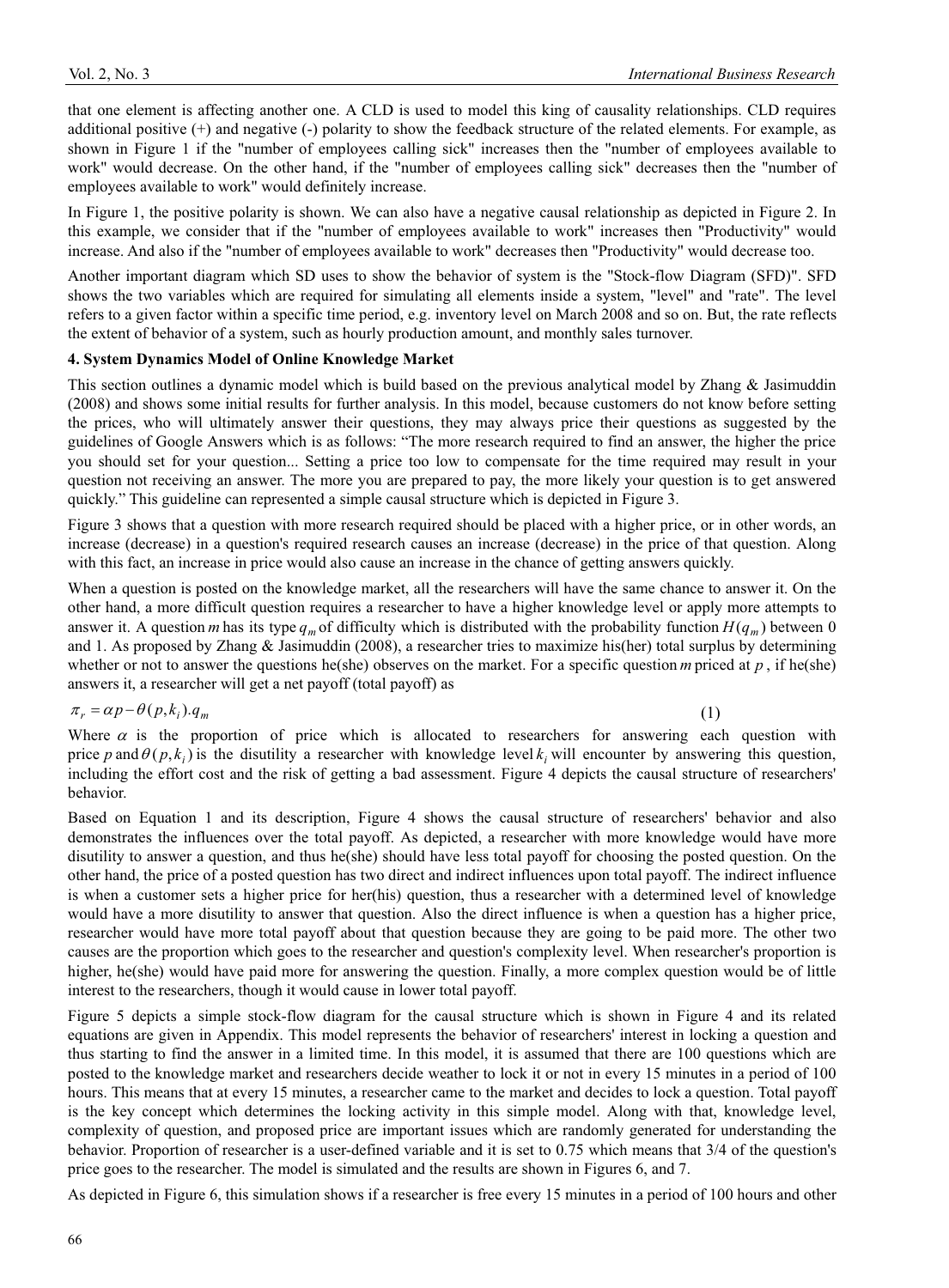elements are randomly generated, only 43 questions out of 100 are locked to be answered. It is now possible to change the proposition variable and study the behavior of the market. Figure 8 shows the simulation results under this simple scenario.

This results shows that when the proportion of the researcher is set to 0.6, 075 (default), and 0.9, and all other variables are the same, locked questions are 36, 43, and 48. As depicted, the model is very sensible to the proposition variable and how a firm which owns the market can change the locking rates.

# **5. Further Research**

The next step is to develop this model with more dynamic elements of this market such as risk, reputation, tips  $\&$  stars, income, answer time, and answer quality. Figure 9 shows these elements in a more detailed causal loop diagram.

For a researcher, accepting (or locking) a question with a higher price would have cause in a more risk for answering that. This is often because of the customer's knowledge or expertise in the question's field and also this fact that customers know that a more complex question, needs more price. Accepting more risk would cause danger in reputation, and also more tips and stars which goes to a researcher causes in more reliability of that researcher.

After drawing a developed causal loop diagram for the market, a formal and quantitative model of the system should be built for analyzing the sensitivity of the parameters, and then doing some policy experiments. Therefore, a simulation model with complete equations, parameters, and initial conditions should exists in order to direct real world experiments with different parameter values and initial conditions, which often impractical and infeasible in real world due to a number of reasons. With use of this causal loop diagram, a formulized simulation model which is called stock-flow diagram is build as shown in Figure 10.

Future research by the authors will focus on developing, formulizing, and simulating this dynamic model over time that enables buyer, sellers, and the owners of online knowledge markets to study the behavior of market in different condition. Furthermore, there are many undefined parameters in this model which should be determined by field studies and other contributions.

## **6. Conclusion**

The simple dynamic model to analyze researchers' interest in answering questions for an online question and answer (Q&A) knowledge market was simulated for a specific kind of pricing in a knowledge market whereby some parameters are generate randomly and the basic model is based on Zhang & Jasimuddin (2008)'s equation. The results are briefly discussed and the behavior of the model was analyzed under a specific scenario. The simulation was run for 100 hours. The model showed the behavior of locked/open questions. Implementing this model resulted in new and useful insights in the future of possible policies for developing new dynamic models for modeling and simulation of online question-and-answer (Q&A) knowledge markets.

# **References**

Ba, S., Stallaert, J. & Whinston A. B. (2001). Optimal investment in knowledge within a frm using a market mechanism. *Management Science*, 47, 9, 225-239.

Bakos, Y. (1997). Reducing buyer search costs: Implications for electronic marketplaces. *Management Science*, 43, 12, 1676-1692.

Chen, Y., Hi, T.H. & Kim, Y.M, (2008), Knowledge Market Design: A Field Experiment at Google Answers (Working Paper), [Online] Available: http://www.si.umich.edu/~yanchen (Feb 15, 2009).

Davenport, H. T. & Prusak, L. (1998). *Working knowledge: How organizations manage what they know*. Boston, MA: Harvard Business School Press.

Desuoza, K., Awazu, Y., Yamakawa, S. & Umezawa, M. (2005). Facilitating knowledge market mechanism. *Knowledge and Process Management*, 12, 2, 99-107.

Edelman, B. (2004). Earnings and ratings at Google Answers (Working Draft). Harvard Law School, Harvard University.

eGlobal Report, (2005), [Online] Available: www.eMarketer.com (Feb 2, 2009).

Forrester, J. W. (1961). *Industrial Dynamics*. Cambridge, MA: MIT Press.

Huggins, R., Johnston, A. & Steffenson, R. (2008). Universities, knowledge networks and regional policy[J]. Cambridge Journal of Regions, Economy and Society, 1, 2, 321-340.

Kenney, A. R., McGovern, N. Y., Martinez, I. T. & Heidig, L. J. (2003). Google meets eBay-What academic librarians can learn from alternative information providers. *D-Lib Magazine*, 9, 6.

Moodysson, J. & Jonsson, O. (2007). Knowledge Collaboration and Proximity. *European Urban and Regional Studies*,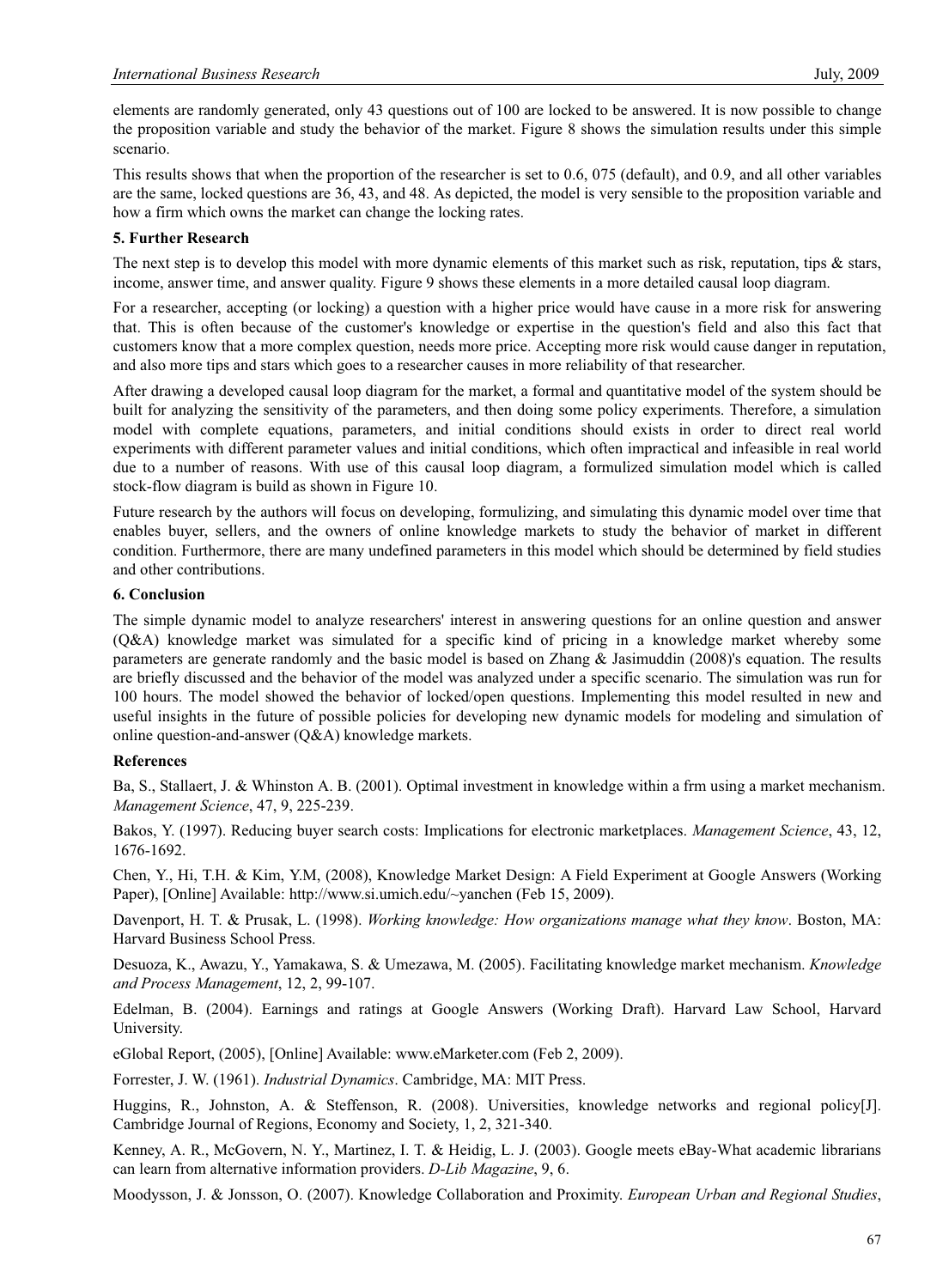### 14, 2, 115-131.

Merx, M. Nijbof, W. J. (2005). Factors Influencing Knowledge Creation And Innovation in an Organization. *Journal of European Industrial Training*, 29, 2, 135-147.

Matson, E., Patiath, P. & Shavers, T. (2003). Stimulating knowledge sharing: Strengthening your organization's internal knowledge market. *Organizational Dynamics*, 32, 3, 275-285.

Roush,W. (2006). What's the Best Q&A Site?, *MIT Technology Review*, December 2006.

Rafaeli, S., Daphne R. R. & Ravid, G. (2005) Social and economic incentives in Google Answers, in *ACM Group 2005 Conference,* ACM November 2005*.*

Shim, S., Eastlick, M.A., Lotz, S.L. & Warrington. (2001). An online pre-purchase intentions model: the role of intentions to search. *Journal of Retailing*, 77, 397-416.

Tustin, E. (1953). *The Mechanism of Economic Systems.* Cambridge, MA: Harvard University Press.

Winter S. (2003). Understanding Dynamic Capabilities. *Strategic Management Journal*, 10, 991-995.

Zhang, Z. & Jasimuddin, S. M. (2008). Pricing strategy of online Knowledge Market: the analysis of Google answers, *International Journal of E-Business Research*, 4, 1, 55-68.

#### **Appendix**

System dynamics model equations:

01) Complexity of Question=

RANDOM UNIFORM( 0.01, 1, 0.1)

02) FINAL TIME =  $100$ 

Units: Hour

The final time for the simulation.

03) INITIAL TIME  $= 0$ 

Units: Hour

The initial time for the simulation.

04) Knowledge Level=

```
 RANDOM NORMAL(0, 1, 0.5, 0.1, 0.1)
```
05) Lock Rate=

```
 IF THEN ELSE(Total Payoff>0, IF THEN ELSE(Questions>0, 1, 0), 0)
```
06) Locked Questions= INTEG (

+Lock Rate,

0)

07) Proportion of Researcher=

0.75

08) Proposed Price=

```
 RANDOM UNIFORM( 0.01, 1, 0.1)
```
09) Questions= INTEG (

-Lock Rate,

100)

10) TIME STEP = 0.25

Units: Hour [0,?]

The time step for the simulation.

11) Total Payoff=

Proportion of Researcher\*Proposed Price-(Knowledge Level/Proposed Price)\*

Complexity of Question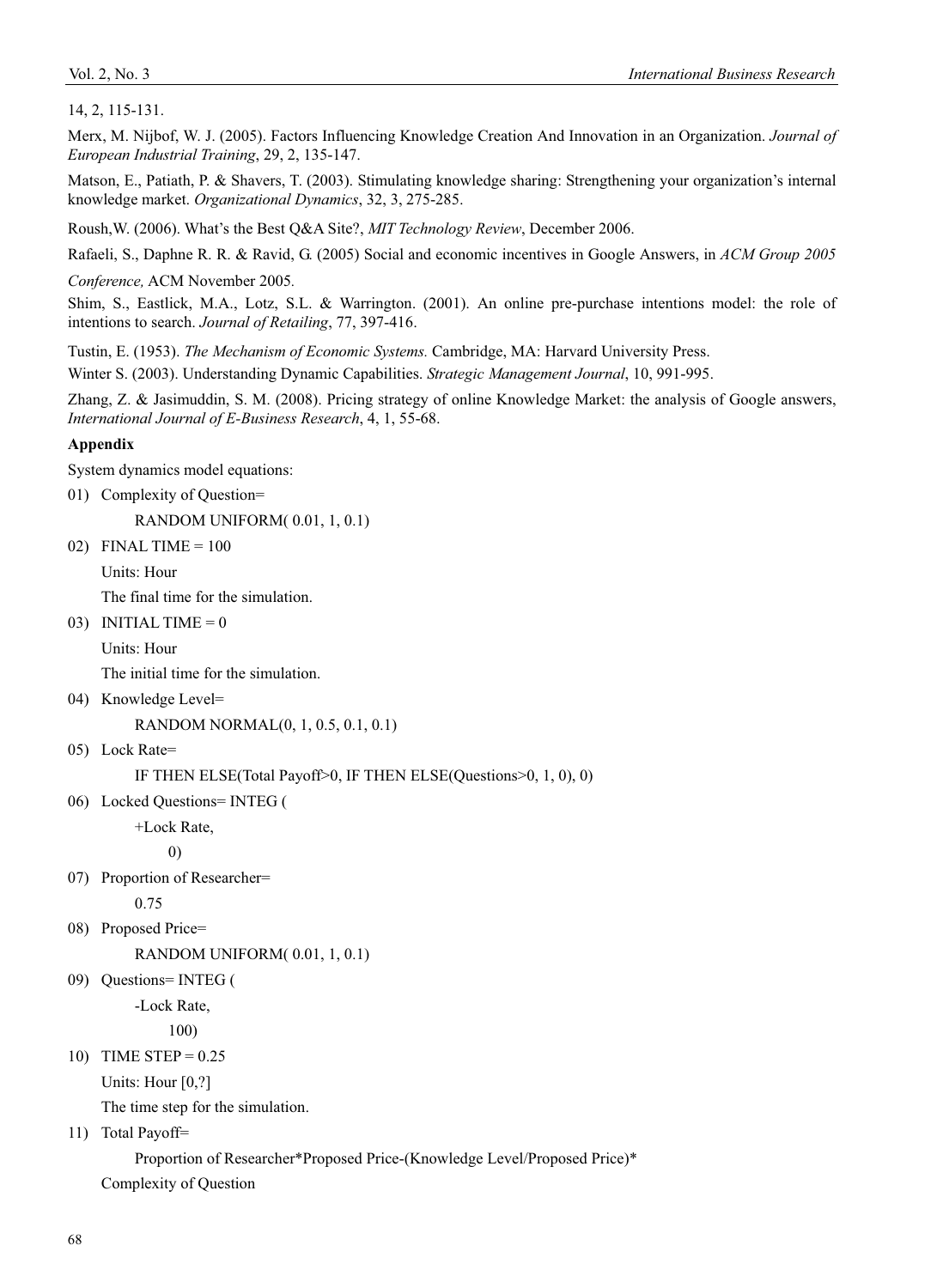



Figure 4. Causal loop diagram of researchers' behavior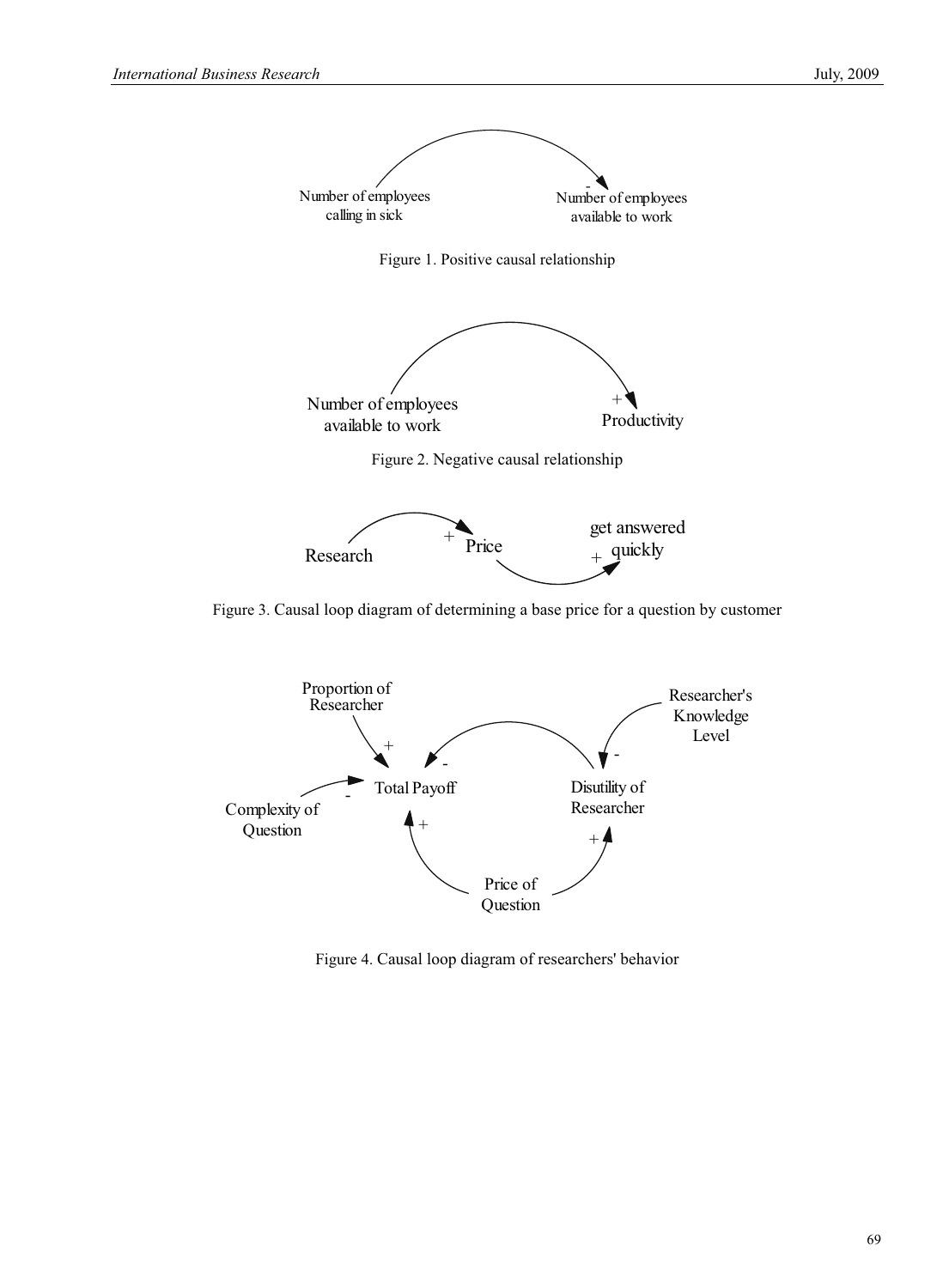

Figure 5. Simple Stock-flow diagram (simulation model) of researchers' interest in locking a question



Figure 7. Total payoff for researchers in 100 hours period

0 10 20 30 40 50 60 70 80 90 100 Time (Hour)